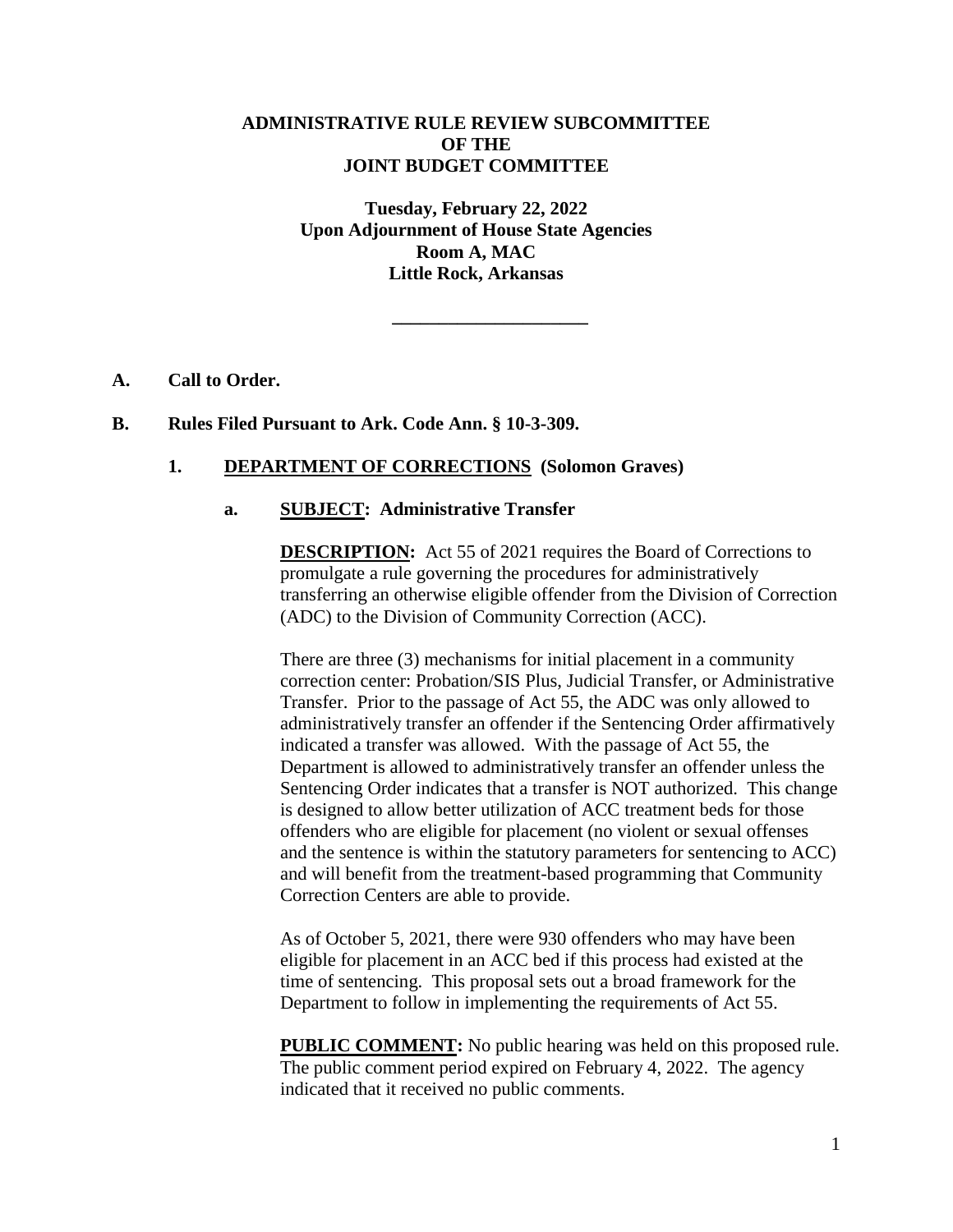Lacey Johnson, an attorney with the Bureau of Legislative Research, asked the following question and received the following response:

**Q.** Section VI.C.3 sets out procedures that ADC Central Records will follow "if the Sentencing Order does authorize administrative transfer[.]" Does this require affirmative indication that administrative transfer is authorized, or does it include instances where the Sentencing Order is silent on whether administrative transfer is permitted, as per Act 55?

**Response:** Act 55 essentially flipped the box on the order for admin transfers. There is really no way for the Order to be silent on whether or not it is authorized, either prior to or after passage of Act 55. If the ADC box is checked, then the DOC would be authorized to utilize admin transfer. See the snip of the order below. Previously, the judge had to affirmatory [sic] select "ADC, Admin Transfer authorized" in order for the DOC to utilize this sentencing option. The Sentencing Order is the standardized form that has to be used when sentencing an offender in Circuit Court.

| Defendant was convicted of a target offense(s) and is sentenced pursuant to provisions of the Community Punishment<br><b>Extended Juvenile</b>                          |                                                 |                      |                                |
|-------------------------------------------------------------------------------------------------------------------------------------------------------------------------|-------------------------------------------------|----------------------|--------------------------------|
| Act. $\Box$ Yes $\Box$ No<br><b>Jurisdiction</b>                                                                                                                        |                                                 |                      |                                |
| The Court hereby orders a judicial transfer to the AR Division of Community Correction. $\Box$ Yes $\Box$ No<br><b>Applied</b>                                          |                                                 |                      |                                |
| $\blacksquare$ Yes $\blacksquare$ No<br>Pursuant to the Community Punishment Act, the Defendant shall be eligible to have his/her records sealed. $\Box$ Yes $\Box$ No  |                                                 |                      |                                |
| <b>JAIL TIME</b>                                                                                                                                                        | <b>TOTAL TIME TO BE SERVED FOR ALL OFFENSES</b> | <b>Death Penalty</b> | <b>If Yes, State Execution</b> |
| <b>CREDIT</b>                                                                                                                                                           |                                                 |                      | Date:                          |
|                                                                                                                                                                         | Life<br><b>LWOP</b><br>In months:               | $\Box$ Yes $\Box$ No |                                |
| ADC, Admin.Transfer<br>$\Box$ ADC<br><b>DEFENDANT IS ASSIGNED TO:</b><br><b>COUNTY IAIL</b><br>CCC<br><b>PROBATION</b><br><b>SIS</b><br>ш<br>H<br><b>NOT</b> Authorized |                                                 |                      |                                |
| <b>Sentence Options</b><br>Conditions of disposition or probation are attached. $\Box$ Yes $\Box$ No                                                                    |                                                 |                      |                                |
| Defendant is subject to delayed release<br>A copy of the pre-sentence investigation on sentencing information is attached $\Box$ Yes $\Box$ No                          |                                                 |                      |                                |
| pursuant to A.C.A. § 5-4-405.<br>A copy of the Prosecutor's Short Report is attached Pes DNo                                                                            |                                                 |                      |                                |
| <b>DEFENDANT WAS INFORMED OF APPELLATE RIGHTS ■ Yes</b> ■ No<br><b>Appeal Bond \$</b>                                                                                   |                                                 |                      |                                |
| The County Sheriff is hereby ordered to: $\Box$ transport the defendant to county jail $\Box$ take custody for referral to CCC $\Box$ transport to ADC                  |                                                 |                      |                                |
| Defendant shall report to ACC probation officer for report date to CCC $\Box$ Yes $\Box$ No                                                                             |                                                 |                      |                                |
| <b>Prosecuting Attorney/Deputy (Print Name):</b>                                                                                                                        |                                                 |                      |                                |
| Signature:                                                                                                                                                              | Date:                                           |                      |                                |

The proposed effective date is pending legislative review and approval.

**FINANCIAL IMPACT:** The agency indicated that this rule has no financial impact.

**LEGAL AUTHORIZATION:** This rule implements Act 55 of 2021, sponsored by Representative Carol Dalby, which concerned the judicial or administrative transfer of an inmate to the Division of Community Correction and concerned transfer to the Division of Community Correction noted on a court's sentencing order. Under the Act, "[t]he Director of the Division of Correction, in accordance with the rules and procedures promulgated by the Board of Corrections, shall . . . determine the administrative transfer of an inmate to the Division of Community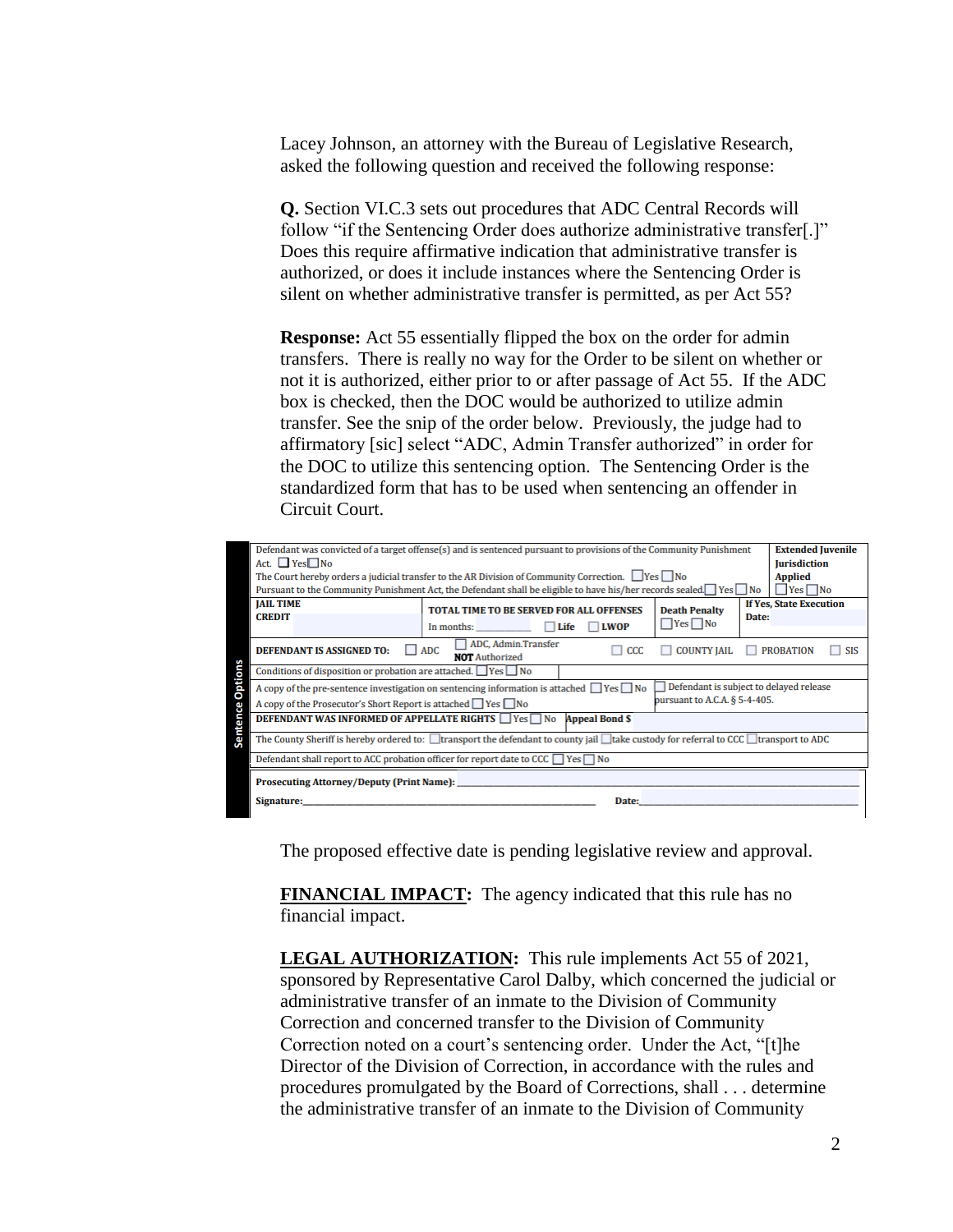Correction[.]" Act 55, § 1(b)(1), *codified at* Ark. Code Ann. § 12-27- 113(b)(1).

# **2. DEPARTMENT OF FINANCE AND ADMINISTRATION, ALCOHOLIC BEVERAGE CONTROL BOARD (Doralee Chandler)**

**a. SUBJECT: Title 1, Subtitle C, Rule 1.33(15): Sale of Beer or Small Farm Wine Through Drive Up Windows Prohibited at Off Premises Retail Beer and Small Farm Wine Premises**

**DESCRIPTION:** This proposed rule removes the prohibition on alcohol sales through a drive up window for Off-Premises Retail Beer and Small Farm Wine premises.

**PUBLIC COMMENT:** A public hearing was held on these rules on January 19, 2022. The public comment period expired on January 19, 2022. The agency indicated that it received no public comments.

The proposed effective date is pending legislative review and approval.

**FINANCIAL IMPACT:** The agency indicated that this rule has no financial impact.

**LEGAL AUTHORIZATION:** The Director of the Alcoholic Beverage Control Division has the authority to promulgate rules as needed to carry out any "alcoholic control acts enforced in this state." Ark. Code Ann. § 3-2-206(a). "It is intended by this grant of power to adopt rules that the director shall be clothed with broad discretionary power to govern the traffic in alcoholic liquor and to enforce strictly all the provisions of the alcohol control laws of this state." Ark. Code Ann. § 3-2-206(d).

## **b. SUBJECT: Title 3, Subtitle C, Rule 3.13.1: Sale of Beer and Wine through Drive Up Windows Allowed at Outlets Holding a Retail Beer Off Premises Permit and Small Farm Wine Retail Permit**

**DESCRIPTION:** This proposed rule allows beer and wine sales through a drive-up window for establishments that hold an Off-Premises Retail Beer and Small Farm Wine permit.

**PUBLIC COMMENT:** A public hearing was held on this rule on January 19, 2022. The public comment period expired on January 19, 2022. The agency indicated that it received no public comments.

The proposed effective date is pending legislative review and approval.